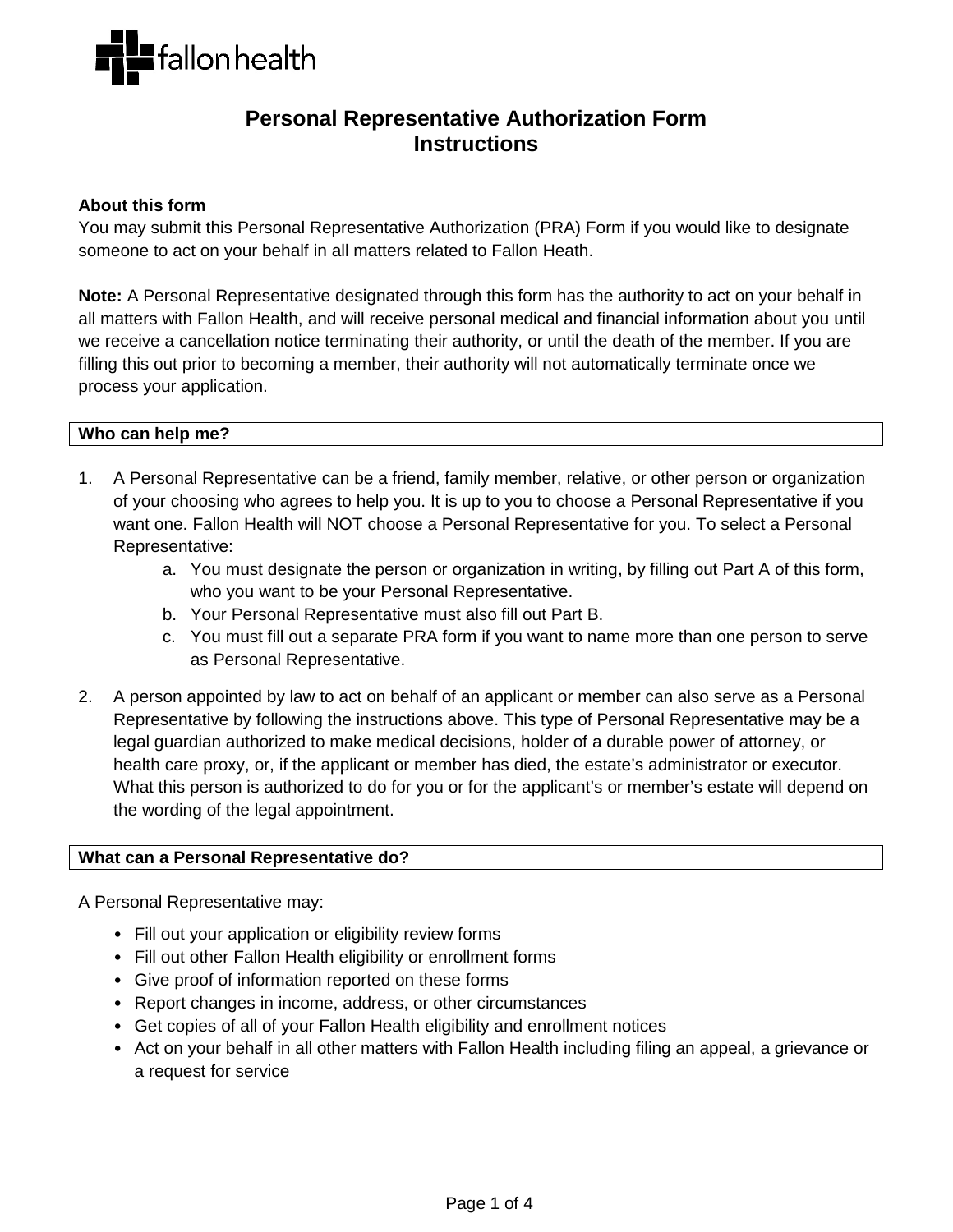## **How does a Personal Representative designation end?**

If you decide that you no longer want a Personal Representative, you must notify us that you want the designation to end in one of the following ways:

Mail: Fallon Health Privacy Coordinator 10 Chestnut St. Worcester, MA 01608

Fax: 1-508-831-1136

Email: E&BPrivacyCoordinator@fallonhealth.org

The notice must include:

- Your name
- Your address
- Date of birth
- The name of your Personal Representative
- A statement that the designation has ended
- Your signature or the signature of someone acting on your behalf

Otherwise, your Personal Representative's designation as such will end upon your death. In addition, if your Personal Representative notifies us that they are no longer acting on your behalf, we will no longer recognize that person or organization as your Personal Representative.

Please note: A Personal Representative's designation for a minor child ends on the date the child turns 18.

# **How do I submit this form?**

You must **return all pages of this form** in one of the following ways:

Mail: Fallon Health Privacy Coordinator 10 Chestnut St. Worcester, MA 01608

Fax: 1-508-831-1136

Email: E&BPrivacyCoordinator@fallonhealth.org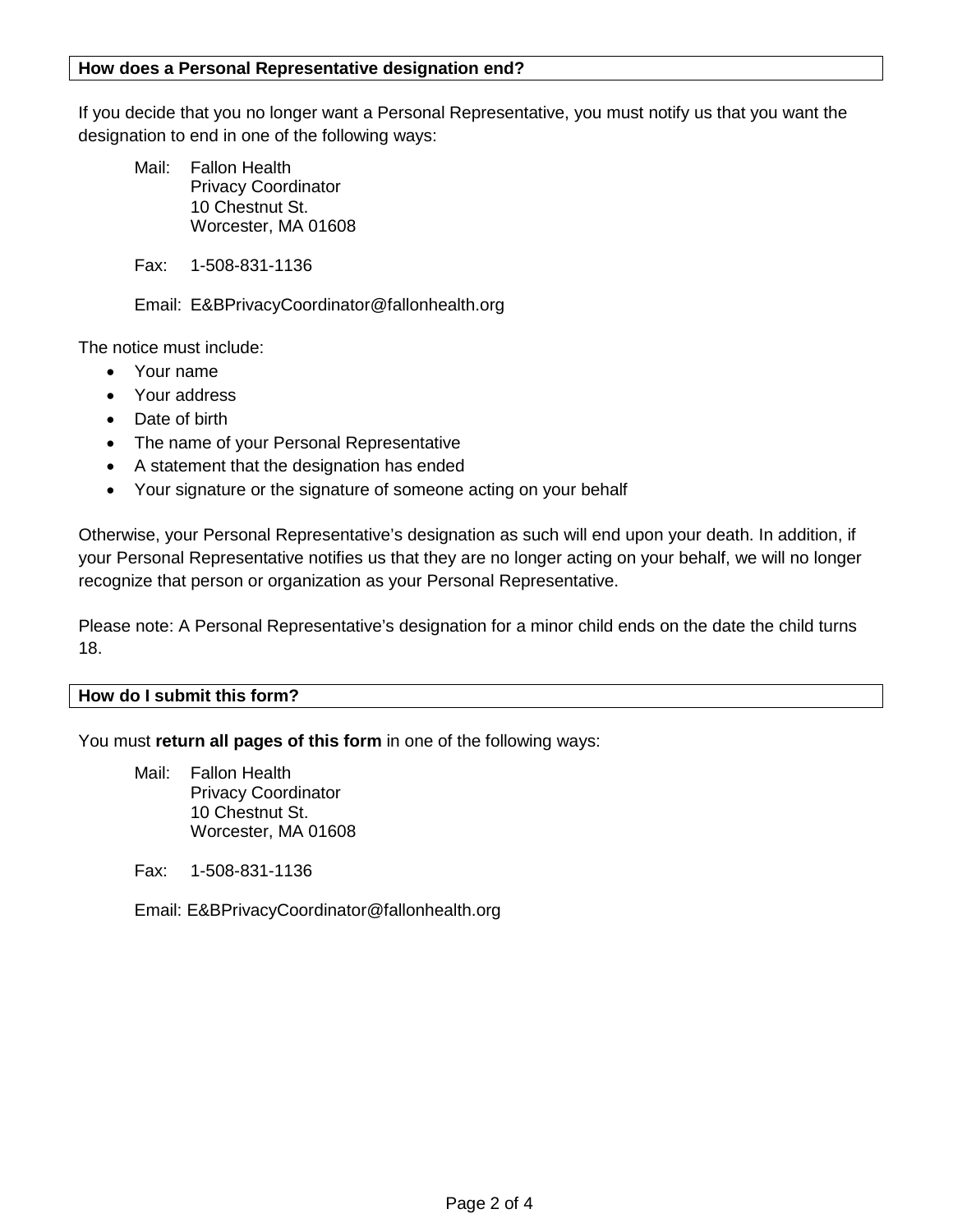# **Personal Representative Authorization Form**

# **Part A—You fill out this section.** Please print, except for signature.

#### **Member/Applicant Information:**

| First name:     | Middle initial: | Last name:               |           |
|-----------------|-----------------|--------------------------|-----------|
| Street address: | City:           | State:                   | ZIP code: |
| Date of birth:  | Phone number:   | Fallon member ID number: |           |

I certify that I have chosen the following person or organization to be the Personal Representative for myself and any dependent children under the age of 18 for whom I am the custodial parent and that I understand the duties and responsibilities this person or organization will have (as explained earlier in this form). I understand that when the person or organization named below gets this information from Fallon Health, that person or organization may be able to share it with others without my permission. If they do so, federal and state privacy laws may not protect the information.

\_\_\_\_\_\_\_\_\_\_\_\_\_\_\_\_\_\_\_\_\_\_\_\_\_\_\_\_\_\_\_\_\_\_\_\_\_\_\_\_\_\_\_ \_\_\_\_\_\_\_\_\_\_\_\_\_\_\_\_\_\_\_\_\_\_\_\_\_\_\_\_\_\_\_\_\_\_\_\_ Signature of member or applicant Date

# **Personal Representative Information:**

| First name:                           | Middle initial: | Last name: |                    |
|---------------------------------------|-----------------|------------|--------------------|
| Name of Organization (if applicable): |                 |            |                    |
| Street address:                       | City:           |            | State:   ZIP Code: |
| Phone number:                         | Email address:  |            |                    |